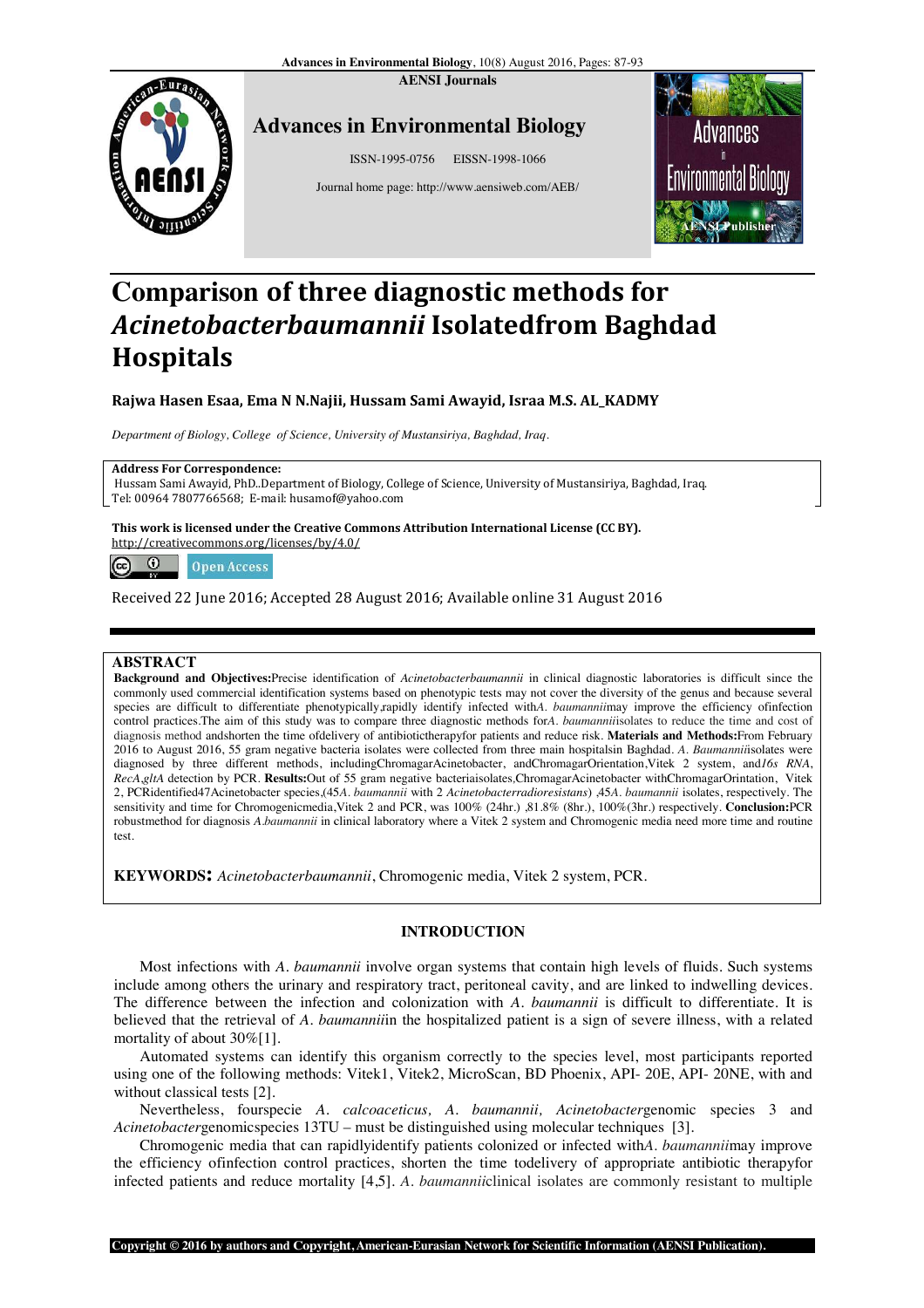antimicrobial drug classes and have the ability to survive in the environment for prolonged periods of time, which facilitates their persistence in hospitals [6,7]. has become an increasingly prevalent cause of nosocomial infections especially immune-compromised and in Intensive Care Units (ICUs) patients in the last few years (8,9).Inthis study, we aimed to compare three diagnostic methods for*A. baumannii*isolates to reduce time and cost of diagnosis method andshorten the time todelivery of antibiotic therapy for patients and reduce risk.

## **MATERIALS AND METHODS**

#### *Isolation and diagnosis A. baumannii:*

From February 2016 to August 2016,specimens were collected from infected patients with infections (UTIs), wounds, and sputum, Each swab taken carefully from the site of infection and placed in tubes containing readymade media to maintain the swab wet during transferring to laboratory. Each specimen was immediately inoculated on theCHROMagarAcinetobacter<sup>™</sup> was prepared without and with supplementationwereDispersed slowly 32.8 g of powder base (B) in 1Liter of purified water then added 4.0 ml of the liquid supplement AC092(S) into slurry and one more time with MDR supplementCR102 1vial in 1Liter according to the manufacturer's instructions then Inoculated media were incubated at 37°C in aerobic conditions and evaluated after 18-24hr.Also CHROM orientation™ were dispersed slowly 33g of powder base in 1Liter of purified water and Stir until agar is well thickened.

These media were examined for presumptive colonies in accordance with the manufacturer's recommendations.

#### *Vitek 2 system:*

All bacterial suspensionwas taken from primary isolation plateswere adjusted toa McFarland standard of 0.5 in 2.5 ml of a 0.45% sodium chloride solution witha VITEK 2 Densi-Chek™ instrument (bioMe´rieux). The time between preparationof the inoculum and the filling of the card was always less than 30 min. Theformat of the GN plastic cardcontains 47 tests.The GN is a fully closed system to which no reagents have to be added. Thecard was put on the cassette designed for VITEK 2, placed in the instrument,automatically filled in a vacuum chamber, sealed, incubated at 35.5°C, andautomatically subjected to a colorimetric measurement by use of a new opticalreading head every 15 min for a maximum incubation period of 10 hr. Data wereanalyzed using VITEK 2 database version 4.01, which allows for organism identificationin the kineticmode after 6-8 hr. of incubation, and using quality controlled standard strains(*Acinetobacterbaumanii ATCC BAA-747*)obtained from American Type Culture Collection.

#### *Genotype diagnosis ofA. baumannii by PCR.:*

*16s rRNA ,gltA*and*recA*gene (a house keeping gene) was used for genotypic diagnosis. Specific primers listed in table 1 were employed and the amplified size was 240bp, 722bp and425bp respectively .Template DNA was prepared by boiling method byRuppé*etal*.[10]. Briefly, some isolated colonies of overnight growth bacteria were suspended thoroughly in 1 mL distilled water and boiled in a water bath for 6-10 min. After centrifugation, supernatant was used as templateDNA.PCR mixture of composed from 12.5 of GoTaq®Green Master Mix (2x) USA (promega), 5 μl template DNA, 1.5 μl primers (for each) final concentration (0.6pmol/μl),and nuclease free water up to  $25 \mu$ l (4.5  $\mu$ l).

| Gene    | Primer       | Oligonucleotide sequence $(5'-3')$ | Annealing<br>$temp.$ <sup>o</sup> $C$<br>time | Product<br>size bp | Reference |
|---------|--------------|------------------------------------|-----------------------------------------------|--------------------|-----------|
|         | $16srRNA-F$  | 5'-TTTAAGCGAGGAGGAGG-3'            |                                               |                    |           |
| 16srRNA | $16srRNA-R$  | 5'-ATTCTACCATCCTCTCCC-3'           | $58^{\circ}$ C<br>for $30 \text{ sec}$ .      | 240                | (11)      |
| gltA    | $g$ ltA-F    | 5'-AATTTACAGTGGCACATTAGGTCCC-3'    | $55^{\circ}$ C                                | 722                | (12)      |
|         | $g$ lt $A-R$ | 5'-GCAGAGATACCAGCAGAGATACACG-3'    | for 1 min.                                    |                    |           |
| RecA    | $RecA-F$     | 5'-CACGCCGTAAGAGTGCATTA-3'         | $\circ$ C<br>54                               | 425                | (24)      |
|         | $RecA-R$     | 5'-AACGGAGCTTGTCAGGGTTA-3'         | for $30 \text{ sec}$ .                        |                    |           |

**Table 1:** The oligonucleotide PCR primers used in this study.

#### *Results:*

On CHROMagarAcinetobacter, 47Acinetobacter species appeared as bright salmon-redcolonies at 24 hours. Colony morphology of MDR and non-MDR-Acinetobacter wasindistinguishable on CHROMagarAcinetobacter. CHROMagarAcinetobacter also allowedgrowth of other red colonies. These red colonies were identified as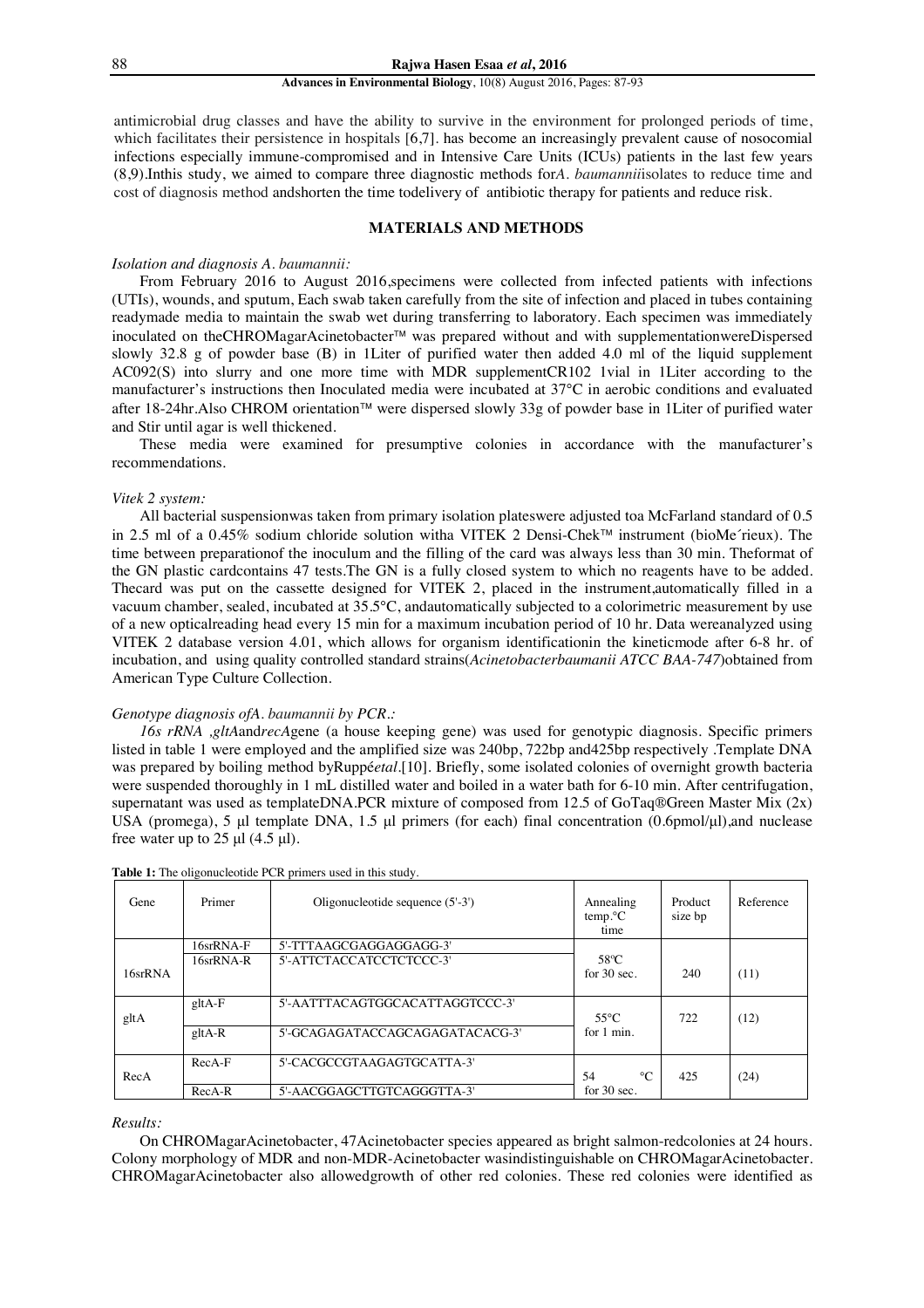other gram-negativebacteria other than Acinetobacter and were distinguishable from Acinetobacter colonies byvariation of their red color, colony morphology and oxidase reaction. Eight isolates appearedas shiny red colonies, tested oxidase-positive and were identified as five *Pseudomonaspseudoalcaligenes* and three isolatesMoraxella group and onCHROMagarorientationAcinetobacter spp.Appeared asCreamy color, whileOther gram-negative bacteria showed blue color all summarized in the Figure1 and Table 2.



CHROMagarorientation CHROMagarAcinetobacter

- **A**-Acinetobacter spp. On CHROMagarAcinetobacter bright salmon-red colonies.
- **B**-Other gram-negative bacteria On CHROMagarAcinetobacter shiny- red colonies.
- **C**-Acinetobacter spp. OnCHROMagar orientation Creamy color.
- **D** Other gram-negative bacteria On CHROMagar orientation blue color.
- **Fig. 1:** Cultured bacteria view inCHROMagarAcinetobacter and CHROMagarorientation after 24hr

| Isolate                        | No. | Acinetobacter | CH.    | Orientation CH. |        |                               |               |  |  | CH. Acinetobacter<br>Color/colony | CH.Orientation<br>color/colony |
|--------------------------------|-----|---------------|--------|-----------------|--------|-------------------------------|---------------|--|--|-----------------------------------|--------------------------------|
|                                |     | 18 hr.        | 24 hr. | 18 hr.          | 24 hr. |                               |               |  |  |                                   |                                |
| Acinetobacter spp.             | 47  | $*47$         | 47     | $*$<br>47       | 47     | bright salmon -<br>Red/convex | Creamy/convex |  |  |                                   |                                |
| Othergram negative<br>Bacteria | 8   | $*8$          | 8      | $*8$            | 8      | shiny -Red/convex             | blue/convex   |  |  |                                   |                                |
| Total                          | 55  | 55            | 55     | 55              | 55     |                               |               |  |  |                                   |                                |

**Table 2:** Comparison of CHROMagarAcinetobacterandCHROMagarorientationfor selection*A. Baumannii* 

\*Small colonies, CH**.**Acinetobacter:CHROMagarAcinetobacterCH.Orientation:CHROM orientation

In Vitek-2compact systemidentification to species level. Out of the 55 strains,43 strains were isolated from sputum,5 from wound infections, and 7 from urine,The VITEK-2 compact system identified all the strains with a level of 95-99% probability (Table3). 45 strains of *Acinetobacterbaumannii*complex were identified with level 99%,5 strains *Pseudomonaspseudoalcaligenes*with level 99% *,*3Moraxella group strains of probability 95%, and 2 strains*Acinetobacterradioresistans*with level 99%*.*all Summarized in the Table. 3

In PCR our result showed all genes were found to be present in all 45 (100%) *A. baumannii*clinical studied isolates and take time 3:00 hr. to completed for each gene. The results of the presence of16srRNA, gltA and RecAgenes are exemplified by the isolates shown in(Figure 3,4,5).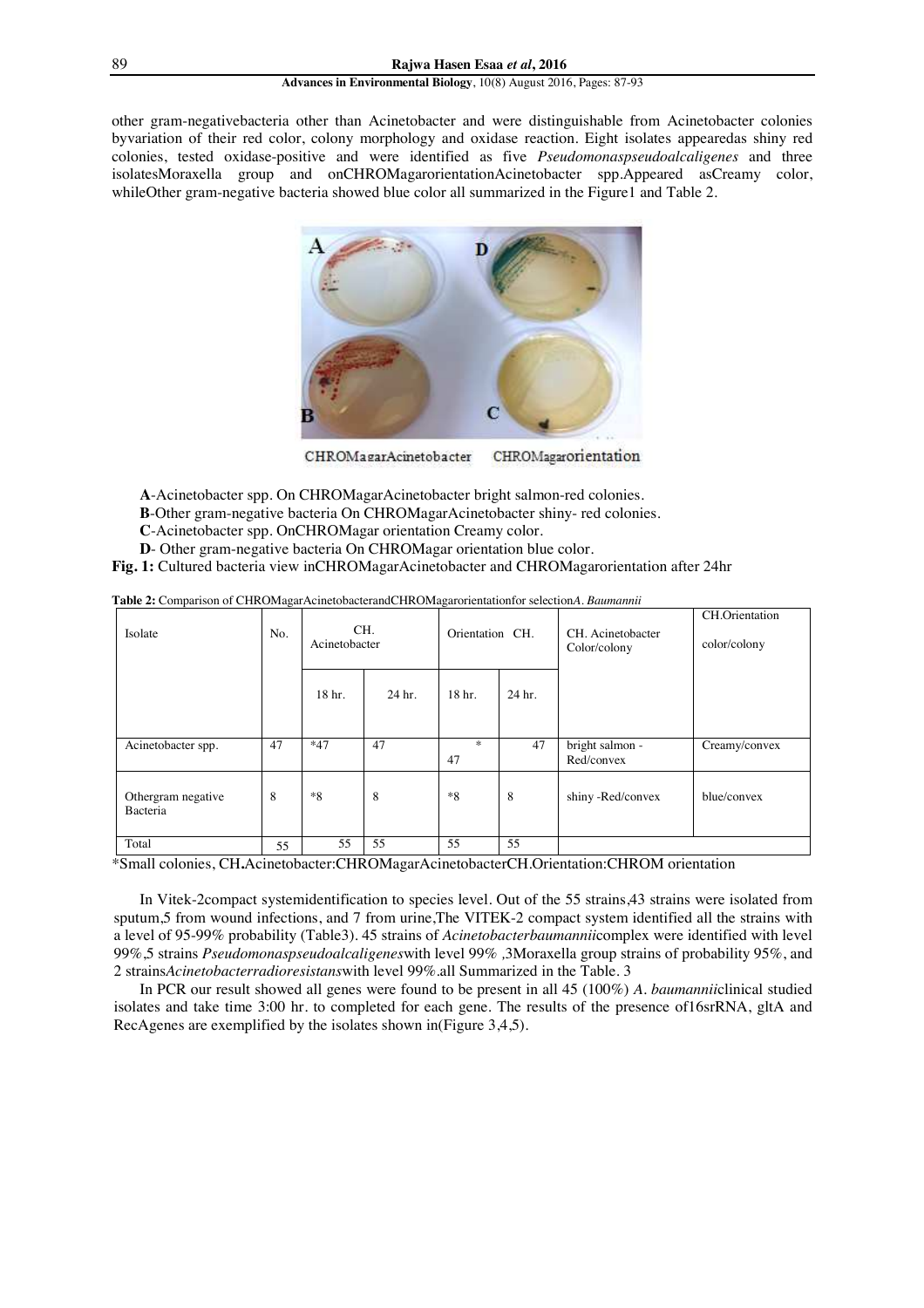| <b>Table 3:</b> results of identification all isolates by Vitek 2 compact system. |  |  |
|-----------------------------------------------------------------------------------|--|--|
|                                                                                   |  |  |

| Isolates                      |    | No. | Probability of Id % | Time of Id inhr. |
|-------------------------------|----|-----|---------------------|------------------|
|                               |    |     |                     |                  |
| Acinetobacterbaumanii         | 45 |     | 99%                 | $6:00$ hr.       |
| Acinetobacterradioresistans   |    | ↑   | 99%                 | $8:00$ hr.       |
|                               |    |     |                     |                  |
| Moraxella group               |    |     | 95%                 | 10:00hr.         |
| Moraxella lacunata            |    |     |                     |                  |
| Moraxella nonliquefaciens     |    |     |                     |                  |
| Moraxella osloensis           |    |     |                     |                  |
| Pseudomonas pseudoalcaligenes |    |     | 99%                 | $10:00$ hr.      |
| Total isolates                | 55 |     |                     |                  |
|                               |    |     |                     |                  |

Id = Identification, No. =Number of isolates



**Fig. 3:** Gel electrophoresis (1% agarose, 100 V/cm for 1hr. stained with ethidium bromide) for detect 16srRNA gene for some *A. baumannii*isolates. Line M 100bp DNA ladder, lines (1-12) positive results with 240bp amplicon.



**Fig. 4:** Gel electrophoresis (1% agarose, 100 V/cm for 1hr., stained with ethidium bromide) for detect gltA gene for some *A. baumannii* isolates. Line **M** 100bp DNA ladder, lines (1,2,3,4,5,6,7,8,9,10, 11) positive results with 722bp amplicon.



**Fig. 5:** Gel electrophoresis (1% agarose, 100 V/cm for 1hr., stained with ethidium bromide) for detect RecA gene for some *A. baumannii*isolateLine **M** 100bp DNA ladder, lines (1,2,3,4,5,6,7, 8) positive results with 425bp amplicon.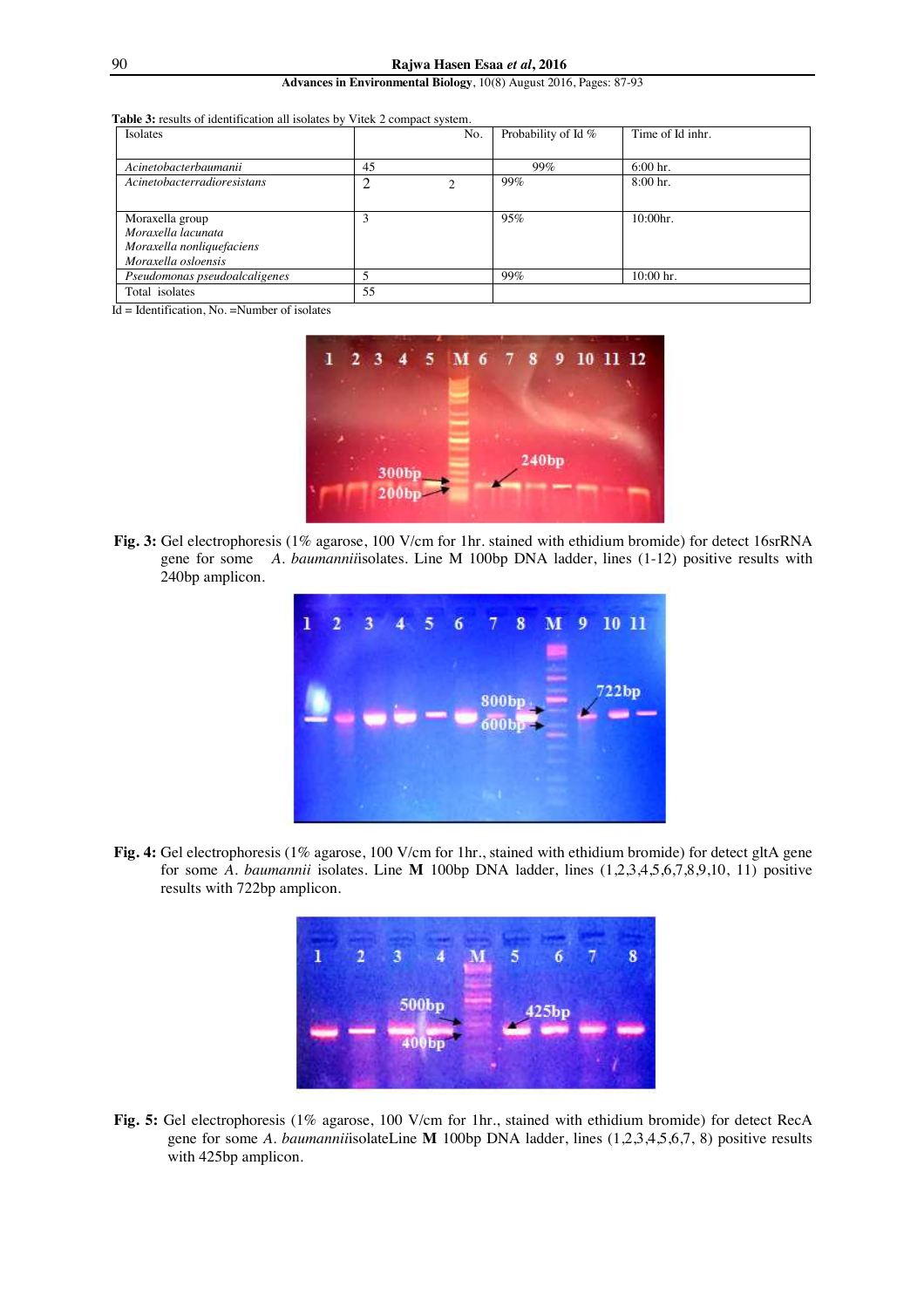#### *Discussion:*

Our study results showed that CHROMagarAcinetobacter was 100% sensitive for bothMDR and non-MDR-Acinetobacter when compared to PCR but their study reported that CHROMagarAcinetobacter was both sensitive (91.7%) and specific (89.7%) for MDR-*A. baumannii*when compared to PCR also was an investigational culture media different from the one evaluated in our study, Their CHROMagarAcinetobacter contained agent that inhibits the growth of most gram-positive bacteria as well as carbapenem susceptible gramnegative bacteria while allowing Acinetobacter to appear as aqua blue colonies instead of the red colonies in our study [14]. While other study showed the cost of CHROMagar*Acinetobacter*was less thanthe cost of the molecular method, it had a comparableoutcome, detecting all MDR isolates (*Acinetobacterspp*, and others) with no missed cases[15]. When compared to CHROMagar orientation,Acinetobacter species appeared as bright salmon red colonies on CHROMagarAcinetobacter facilitating easier identification and isolation. However, CHROMagarAcinetobacter did notdifferentiate MDR from non-MDR-Acinetobacter and further susceptibility testing is neededto confirm multidrug resistance status. In addition, CHROMagarAcinetobacter allowsgrowth of red colonies that were identified as other gram-negative bacteria besidesAcinetobacter; however, these other bacteria could be distinguished from Acinetobacter byvariation of their red color, colony morphology and oxidase reaction[16]. Another study by[17] evaluated CHROMagarAcinetobacter for the ability to detect various other organisms such as *P.aeruginosa*, grew on CHROMagarAcinetobacter with the same redor similar red-orange color as *A. baumannii*. Their study also reported that CHROMagarAcinetobacter was 75% sensitive and 100% specific for *A. baumannii*.

Based on their studyresult advised against the use of CHROMagarAcinetobacter in the absence ofconfirmatory testing.In addition, some isolates of gram negative bacteria formed colonies of the same color asA*. baumannii*, suggesting the possibility of misdiagnosis[18]. While Acinetobacter species appear as creamy nontransparent convex colonies on CHROMagarorientation[19]. That was comparable with our study result. CHROMagarAcinetobacter and CHROMagarorientation may save time when the absence of a red color and creamy color respectively indicates theabsence of Acinetobacter species in a patient sample. However, a comprehensive time andcost-benefit analysis of using CHROMagarAcinetobacter and CHROMagarorientation versus other agar for isolating Acinetobacterthat Compatible withstudy conducted by[16]. The VITEK-2 compact system combines several advantages that may be of clinical interest for routine testing of gram negative rods isolated from clinical specimens like rapid identification, a simple methodology, a high level of automation and taxonomically updated databases.In other studies by[20] have proved an efficiency of VITEK-2 System with 95-99% probability of accurate identification of all strainsThis corresponds with our results, butin earlierstudy conductedby<sup>[21]</sup> results showed that the vast majority ofisolates belong to*A. calcoaceticus A. baumannii complex* (93.8%), but in our study we found majority of isolate was *A. baumannii complex* (81.8%), This may be due to the difference in increasing levels of capacity and automation[22]..The earlydiagnosis of *Abaumannii* with prompt applicationof appropriate therapy may prevent systemic involvement.The time required for the identification of*Abaumannii* based on culture methods is at least 18 hr. Table4.were recognized by the VITEK-2 framework as A. baumannii this outcome ought to be seen as an impediment of the phenotypic test, as opposed to the instability of VITEK-2 distinguishing proof results,since the phenotypic test can't separate microorganisms having a place with the ACB complex. The majority of the VITEK - 2 hardware utilized as a part of healing centers is really set up in a manner that when an animal types having a place with the ACB complex is recognized, it is naturally assigned as *A. baumannii*. [25].

The stamped contrast of the precision rates of the VITEK - 2 framework in distinguishing Acinetobacterwas found by test bunch. The exactness rates of the VITEK - 2 framework in distinguishing Acinetobacter clinical disconnects were 76.6% in the test bunch in study reported by [25] while in our study was 81.8% that near our consequence of the test bunch Table 4.

 The main differences of these groups are the sample sizeThe proportion of*A. baumannii*may explain the difference of the accuracy rates because the performance of VITEK- 2 system for *A. baumannii* is good but not good for other strains. Since bacteria belonging to the non-ACB complex are rare, obtaining a sufficient number of isolates to study the characteristic features of each species is difficult. For further study of the clinical characteristics, pattern of resistance to antibiotics, and distribution of genes of each bacterial species, ansample number of strains of each species must be collected and identified by molecular biological methods.

PCR is a method that combines rapid nucleic acid extraction,amplification, and detection.The time for microbiological identification using PCR can be as shortas 3- 4 hrs, which greatly improves the turnaroundtimethe application of PCR was limited by the lowpositive predictive value, which might be because of thefollowing possibilities. First, negative culture results couldhave been obscured by prior antimicrobial therapy, whichwas applied when patient was first suspected.As such,the dead bacterial remnants would fail to grow on cultureplates but could be detected by PCR. Second, the moresensitive nature of PCR detection might lead to thedetection of a small number of *Abaumannii*, which mightnot be detected in culture or be outgrown by the otherbacteria present in the specimens. Third, the more sensitive PCR method might detecta small number of *A baumannii*, that is, however, not theresponsible agent for the infection.[23]. From the Table 4 it is clear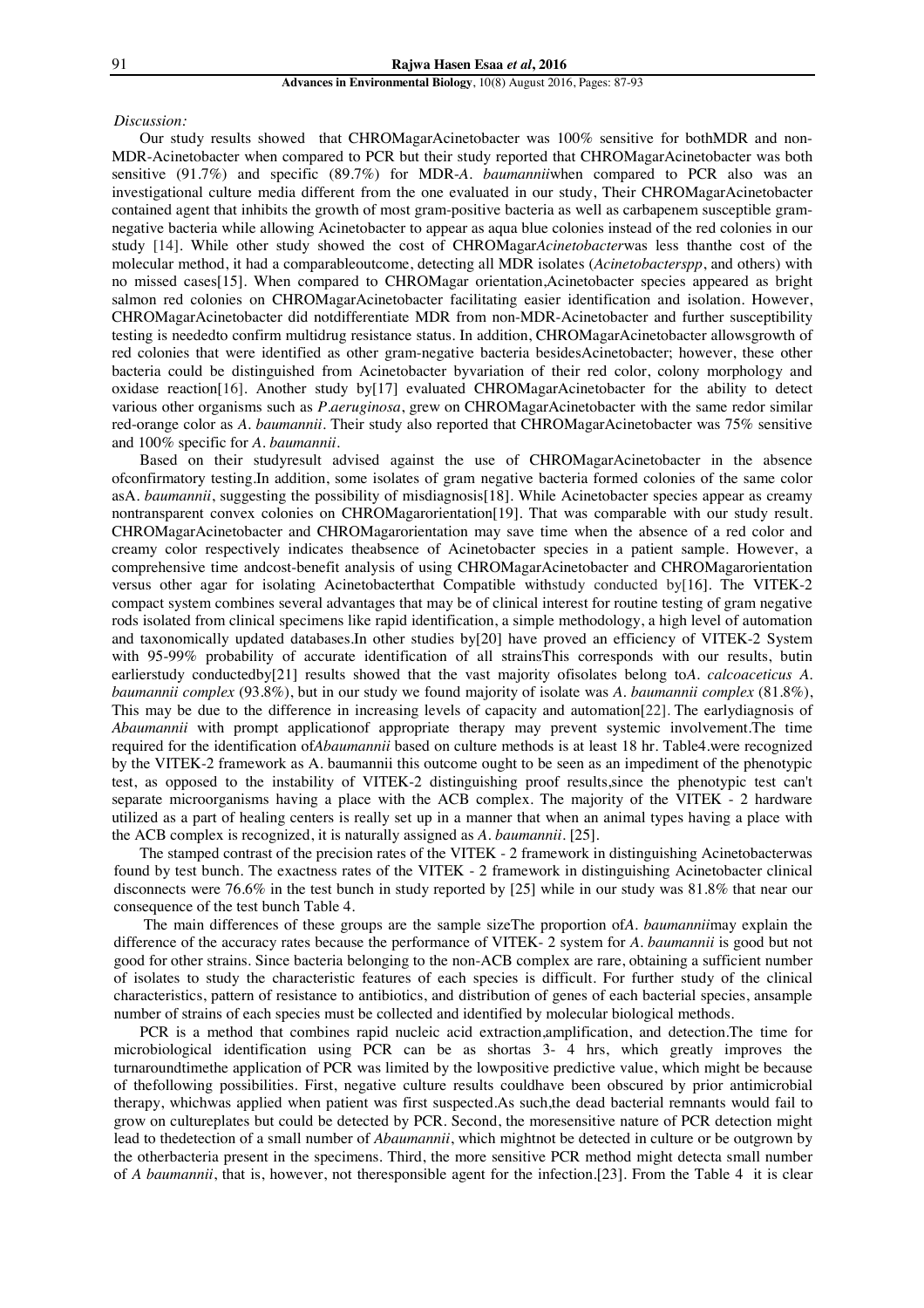from the results indicated in there is a consensus expressed as agrrement % in the diagnostic accuracy by using PCR and Chromagar techniques.

| Method of diagnosis | Time        | Cost                       | Sensitive | No. of isolates | Colony of bacteria   |
|---------------------|-------------|----------------------------|-----------|-----------------|----------------------|
| Chromagar           | $18-24$ hr. | Highly                     | 100%      | 47              | Live bacteria        |
| Vitek 2 system      | $6-8$ hr.   | Moderate                   | 81.8%     | 45              | Live bacteria        |
| <b>PCR</b>          | $3-4$ hr.   | Cheap                      | 100%      | 45              | Dead bacteria        |
| Agreement $%$       |             | Chromagarys Vitek 2 system |           | Chromagarys PCR | Vitek 2 systemvs PCR |
|                     |             | 86%                        |           | $100\%$         | 86%                  |

**Table 4:** Compression between methods of diagnosis of *Acinetobacterbaumannii*

## **ACKNOWLEDGEMENT**

The authors wish to express their gratitude toMustansiriya University of Sciences, baghdad, for financial and spiritualsupport specially doctor EmanNatiq, Rajwa Hassan andIssraSafi.

## **REFERENCES**

- [1] JUNG, Jaejoon; PARK, 2015. WoojunAcinetobacter species as model microorganisms in environmental microbiology: current state and perspectives .*Applied microbiology and biotechnology*, 99(6): 2533-2548.
- [2] BASSETTI, Matteo, et al. 2008. Drug treatment for multidrug-resistant *Acinetobacterbaumannii* infections.
- [3] PELEG, Anton Y., SEIFERT, Harald, PATERSON, David L. 2008. *Acinetobacterbaumannii*: emergence of a successful pathogen. *Clinical microbiology reviews*, 21(3): 538-582.
- [4] KOLLEF, Katherine E., et al. 2008. Predictors of 30-day mortality and hospital costs in patients with ventilator-associated pneumonia attributed to potentially antibiotic-resistant gram-negative bacteria. *CHEST Journal*, 134(2): 281-287.
- [5] AJAO, A.O., et al., 2011. Comparison of culture media for detection of *Acinetobacterbaumannii*in surveillance cultures of critically-ill patients. *European journal of clinical microbiology & infectious diseases*, 30(11): 1425-1430.
- [6] NEONAKIS, Ioannis K., A. SPANDIDOS, Demetrios, PETINAKI, 2011. Efthimia. Confronting multidrugresistant *Acinetobacterbaumannii*: a review. *International journal of antimicrobial agents*, 37(2): 102-109.
- [7] LIAKOPOULOS, A., et al., 2012. Identification of OXA-23-producing *Acinetobacterbaumannii*in Greece, 2010 to 2011. *Euro Surveill*, 17(11): 20117.
- [8] AYDEMIR, Hande, et al. 2012. Mortality attributable to carbapenem-resistant nosocomial *Acinetobacterbaumannii*infections in a Turkish university hospital.*Japanese journal of infectious diseases*, 65(1): 66-71.
- [9] KABBAJ, Hakima, et al., 2012. Prevalence of Metallo-β-Lactamases Producing Acinetobacterbaumannii in a moroccan Hospital. *ISRN Infectious Diseases*.
- [10]RUPPÉ, Etienne, et al., 2009. CTX-M beta-lactamases in Escherichia coli from community-acquired urinary tract infections, Cambodia. *Emerg Infect Dis.,* 15(5): 741-8.
- [11]ROCHA, 2010. Carlos André Narciso da. Persistence and dispersion of Acinetobacter spp. in the urban water cycle.
- [12]BARTUAL, Sergio G., et al. 2007. Development of a Multilocus Sequence Typing Scheme for Characterization of Clinical Isolates of *Acinetobacterbaumannii*.*Journal of clinical microbiology*, 45(6): 2101.
- [13]CHEN, Te-Li, et al., 2014. Rapid identification of *Acinetobacterbaumannii*, Acinetobacternosocomialis and Acinetobacterpittii with a multiplex PCR assay. *Journal of medical microbiology*, 63(9): 1154-1159.
- [14]GORDON, N.C., D.W. WAREHAM, 2009. Evaluation of CHROMagarAcinetobacter for detection of enteric carriage of multidrug-resistant *Acinetobacterbaumannii*in samples from critically ill patients. *Journal of clinical microbiology*, 47(7): 2249-2251.
- [15]GHAITH,Doaa Mohammad; HASSAN, ReemMostafa; HASANINB, 2015. Ahmed Mohamed. Rapid identification of nosocomial *Acinetobacterbaumannii*isolated from a surgical intensive care unit in Egypt. *Annals of Saudi medicine*, 35(6): 440.
- [16] AJAO, A.O., et al., 2011. Comparison of culture media for detection of *Acinetobacterbaumannii*in surveillance cultures of critically-ill patients. *European journal of clinical microbiology & infectious diseases*, 30(11): 1425-1430.
- [17]AKERS, Kevin S., et al., 2010. HROMagarAcinetobacter is not selective for carbapenem-resistant *Acinetobacterbaumannii*–*calcoaceticus* complex .*Diagnostic microbiology and infectious disease*, 67(2): 209-211. **1 2 3 4 M 5 6 7 8**